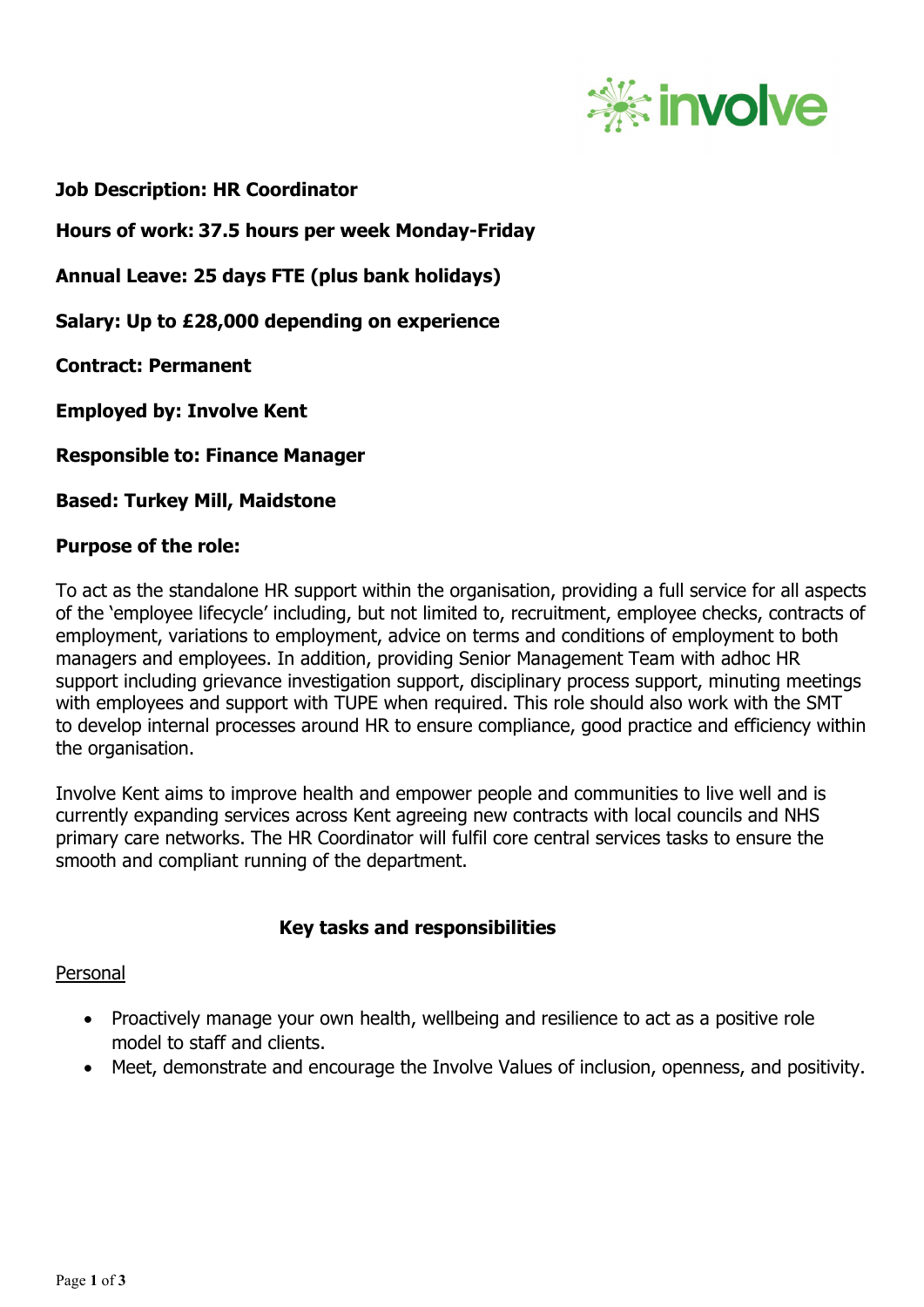

## HR Function

- To implement, oversee and complete all processes relating to the 'employee life cycle' from recruitment to post-employment.
- Ensure processing of employee information in a legally compliant manner using electronic systems.
- Maintain data accuracy within the HR systems ensuring annual leave, sickness and contractual data is up to date, with a view to present data for analysis.
- Using the internal HR system, manage the staff training matrix ensuring necessary requirements of all roles are met.
- Manage the development and issuing of all relevant documents for new and existing employees including offer letters and contracts, ensuring transparency, compliance, and relevance to individual scenarios.
- Assist with payroll preparation and queries within required timelines. Including tracking employee adjustments.
- Support the DBS function and ensure compliance across all document keeping for employees and volunteers and assist with inspections.
- Respond to HR enquiries from Managers and employees, providing advice where necessary.
- Manage the probation and appraisal systems, supporting Managers in delivering effective developmental pathways for employees.
- Manage investigation processes and minute internal HR meetings between employees and Managers.
- Support the Senior Management Team with general HR advice, identifying risks and providing suggestions to mitigate where appropriate.
- Support with additional compliance including Health and Safety, GDPR, NHS Toolkit, ISO9001 and any other external bodies to fulfil contract delivery.
- Ensure all elements of the HR function comply with current legislation and correct practice.

# Recruitment

- Advertise current vacancies through several channels, managing costs and analysing effectiveness.
- Review applications received and respond to initial enquiries from potential candidates.
- Liaise with the Senior Management Team and hiring Managers throughout the selection process.
- Arrange interviews and ensure all participants are provided with details and produce all documentation required.
- Liaise with successful candidates prior to employment and inform unsuccessful candidates of the outcome.
- Ensure recording of all details to demonstrate fair recruitment processes, ensure that records are kept in accordance with the Data Retention Policy.
- Ensure the Equal Opportunities and Diversity policy is always practiced.